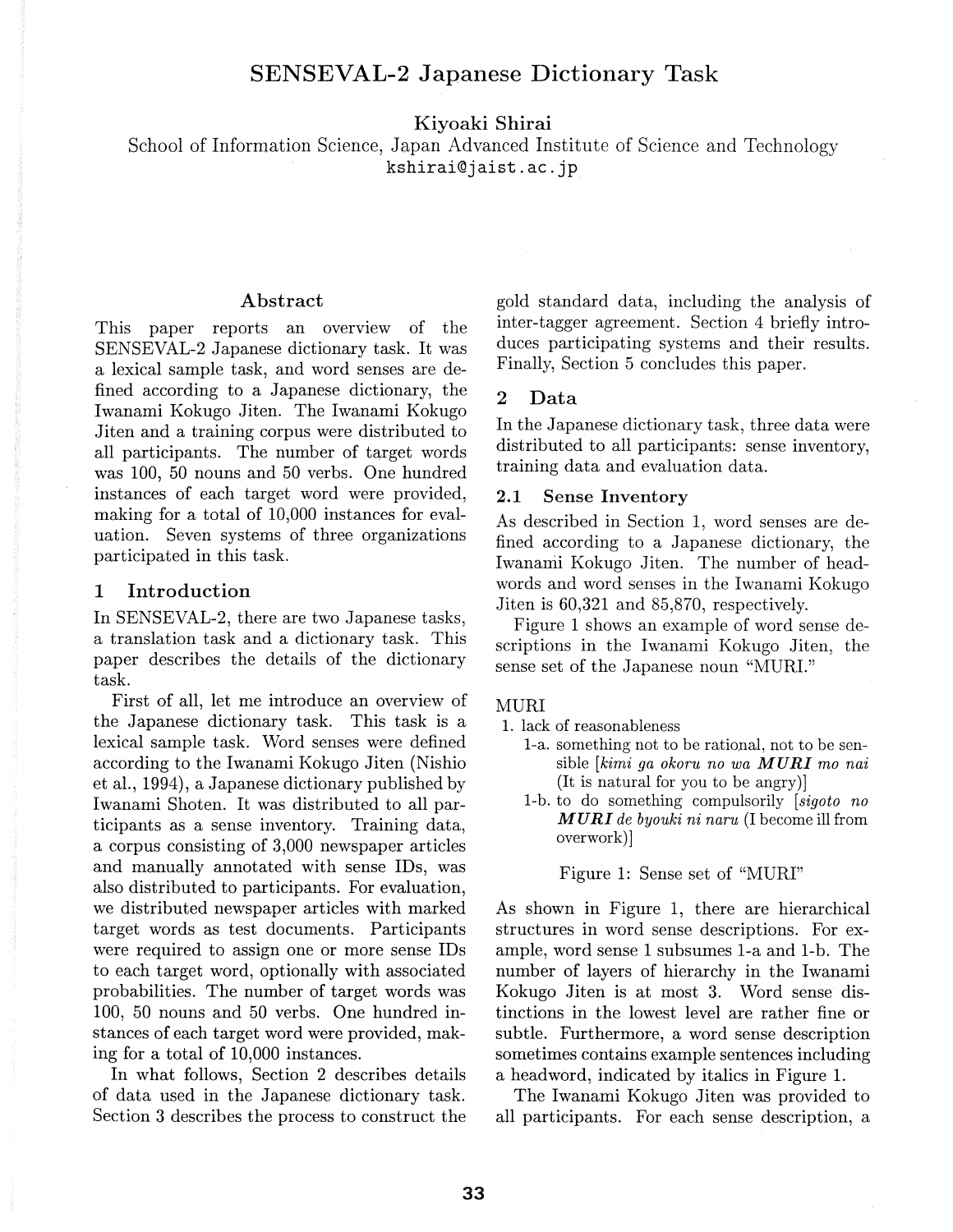corresponding sense ID and morphological information were supplied. All morphological information, which included word segmentation, part-of-speech (POS) tag, base form and reading, was manually post-edited.

### **2.2 Training Data**

An annotated corpus was distributed as the training data. It was made up of 3,000 newspaper articles extracted from the 1994 Mainichi Shimbun, consisting of 888,000 words. The annotated information in the training corpus was as follows:

• Morphological information

The text was annotated with morphological information (word segmentation, POS tag, base form and reading) for all words. All morphological information was manually post-edited.

• UDC code

Each article was assigned a code representing the text class. The classification code system was the third version (INFOSTA, 1994) of Universal Decimal Classification (UDC) code (Organization, 1993).

• Word sense IDs

Only 148,558 words in the text were annotated for sense. Words assigned with sense IDs satisfied the following conditions:

- 1. Their FOSs were noun, verb or adjective.
- 2. The Iwanami Kokugo Jiten gave sense descriptions for them.
- 3. They were ambiguous, i.e. there are more than two word senses in the dictionary.

Word sense IDs were manually annotated. However, only one annotator assigned a sense ID for each word.

## **2.3 Evaluation Data**

The evaluation data was made up of 2,130 newspaper articles extracted from the 1994 Mainichi Shimbun. The articles used for the training and evaluation data were mutually exclusive. The annotated information in the evaluation data was as follows:

• Morphological information

The text was annotated with morphological information (word segmentation, POE tag, base form and reading) for all words Note that morphological information in the training data was manually post-edited: but not in the evaluation data. So participants might ignore morphological information in the evaluation data.

• UDC code

As in the training data. each article was assigned a UDC code

• Word sense IDs (gold standard data)

Word sense IDs were annotated manually for the target words  $1$ . Note that word sense IDs in the evaluation and training data were given in different ways: (1) a sense ID was assigned for each word by at least two annotators in the evaluation data, while by only one annotator in the training data, (2) only 10,000 instances in the articles were annotated with sense IDs in the evaluation data, while all words were annotated which satisfied the conditions described in 2.2 in the training data.

# **3 Gold Standard Data**

Except for the gold standard data, the data described in Section 2 have been developed by Real World Computing Partnership (Hasida et al., 1998; Shirai et al., 2001) and already released to public domain  $^2$ . On the other hand, the gold standard data was newly developed for the SENSEVAL-2. This section presents the process of preparing the gold standard data, and the analysis of inter-tagger agreement.

# **3.1 Sampling Target Words**

When we chose target words, we considered the following:

- POSs of target words were either nouns or verbs.
- Words were chosen which occurred more than 50 times in the training data.
- <sup>1</sup>They were hidden from participants at the contest.

<sup>2</sup>Notice that the training data had been released to the public before the contest began. This violated the SENSEVAL-2 schedule constraint that answer submission should not occur more than 21 days after downloading the training data.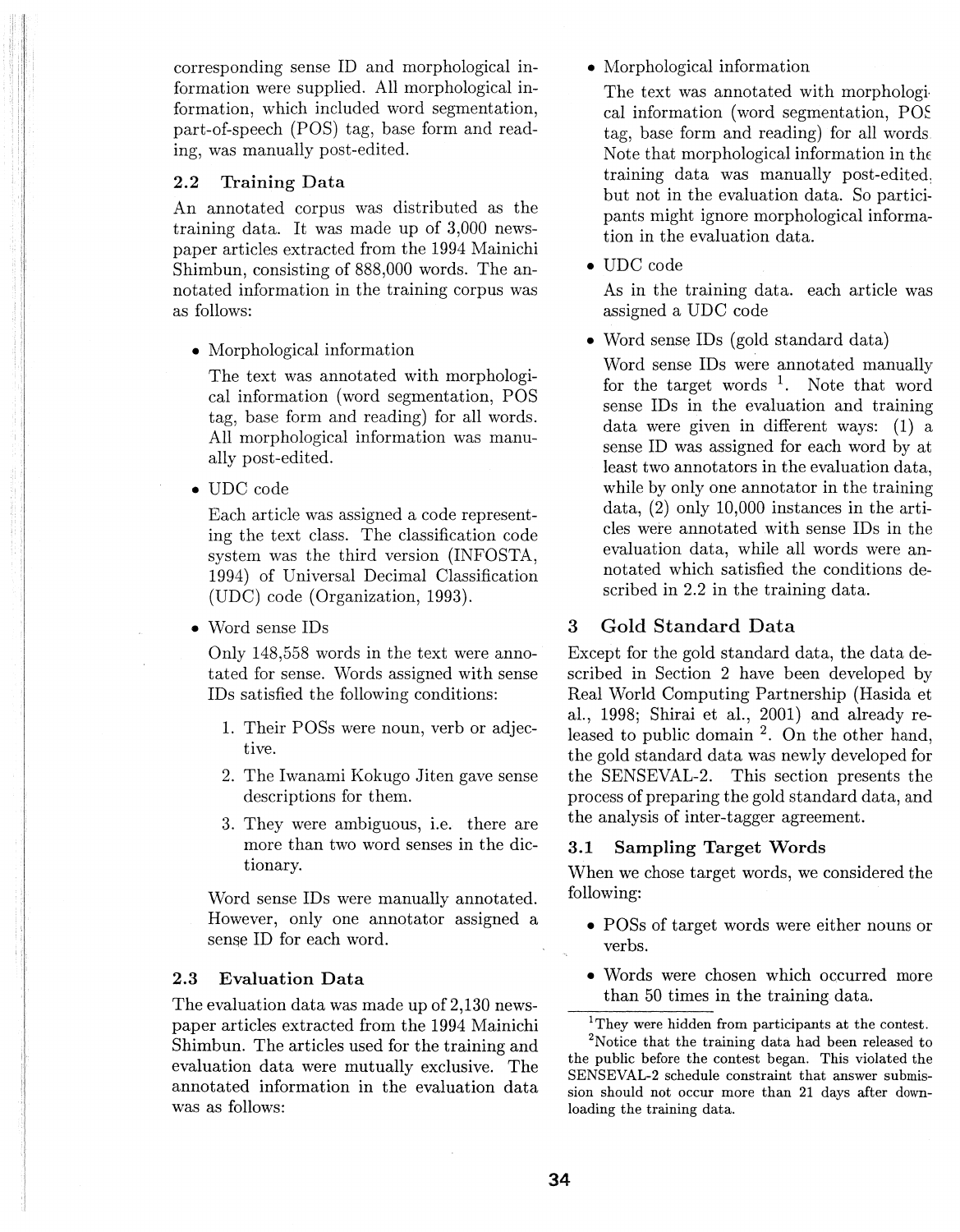Table 1: Number of Target Words

|               | $D_a$ | $D_{h}$ | D,                                                     | all |
|---------------|-------|---------|--------------------------------------------------------|-----|
| nouns         | 10    | -20     | 20                                                     | 50  |
|               |       |         | $(9.1/1.19)$ $(3.7/0.723)$ $(3.3/0.248)$ $(4.6/0.627)$ |     |
| verbs         | 10    | 20      | 20                                                     | 50  |
|               |       |         | $(18/1.77)$ $(6.7/0.728)$ $(5.2/0.244)$ $(8.3/0.743)$  |     |
| $-198$<br>all | 20    | 40      | 40                                                     | 100 |
|               |       |         | $(14/1.48)$ $(5.2/0.725)$ $(4.2/0.246)$ $(6.5/0.685)$  |     |
|               |       |         |                                                        |     |

(average polysemy / average entropy)

• The relative "difficulty" in disambiguating the sense of words was considered. Difficulty of the word *w* was defined by the entropy of the word sense distribution  $E(w)$ in the training data. Obviously, the higher  $E(w)$  was, the more difficult the WSD for  $w$  was.

We set up three word classes,  $D_a$   $(E(w) \geq$ 1),  $D_b$   $(0.5 \le E(w) < 1)$  and  $D_c$   $(E(w) <$ 0.5), and chose target words evenly from them.

Table 1 reveals details of numbers of target words. Average polysemy (i.e. average number of word senses per headword) and average entropy are also indicated.

One hundred instances of each target word were selected from newspaper articles, making for a total of 10,000 instances.

## 3.2 Manual Annotation

Six annotators assigned the correct word sense IDs for 10,000 instances. They were not experts, but had knowledge of linguistics or lexicography to some degree. The process of manual annotating was as follows:

- Step 1. Two annotators chose a sense ID for each instance separately in accordance with the following guidelines:
	- Only one sense ID was to be chosen for each instance.
	- Sense IDs at any layers in hierarchical structures could be assignable.
	- The "UNASSIGNABLE" tag was to be chosen only when all sense IDs weren't absolutely applicable. Otherwise, choose one of sense IDs in the dictionary.

Table 2: Inter-tagger Agreement

|       |       | $\bm{U}_h$ |       | . all' |
|-------|-------|------------|-------|--------|
| nouns | 0.809 | 0.786      | 0.957 | 0.859  |
| verbs | 0.699 | 0.896      | 0.922 | 0.867  |
|       | 0.754 | 0.841      | 0.939 | 0.863  |

- Step 2. If the sense IDs selected by 2 annotators agreed, we considered it to be a correct sense ID for an instance.
- Step 3. If they did not agree, the third annotator chose the correct sense ID between them. If the third annotator judged both of them to be wrong and chose another sense ID as correct, we considered that all 3 word sense IDs were correct.

According to Step 3., the number of words for which 3 annotators assigned different sense IDs from one another was a quite few, 28 (0.3%).

Table 2 indicates the inter-tagger agreement of two annotators in Step 1. Agreement ratio for all  $10,000$  instances was  $86.3\%$ .

## 4 Results for Participating Systems

In the Japanese dictionary task, the following 7 systems of 3 organizations submitted answers. Notice that all systems used supervised learning techniques.

- Communications Research Laboratory and New York University (CRL1  $\sim$  CRL4) The learning schemes were simple Bayes and support vector machine (SVM), and two kinds of hybrid models of simple Bayes and SVM.
- Tokyo Institute of Technology (Titech1, Titech2)

Decision lists were learned from the training data. The features used in the decision lists were content words and POS tags in a window, and content words in example sentences contained in word sense descriptions in the Iwanami Kokugo Jiten.

• Nara Institute of Science and Technology (Naist)

The learning algorithm was SVM. The feature space was reconstructed using Principle Component Analysis(PCA) and Independent Component Analysis(ICA).